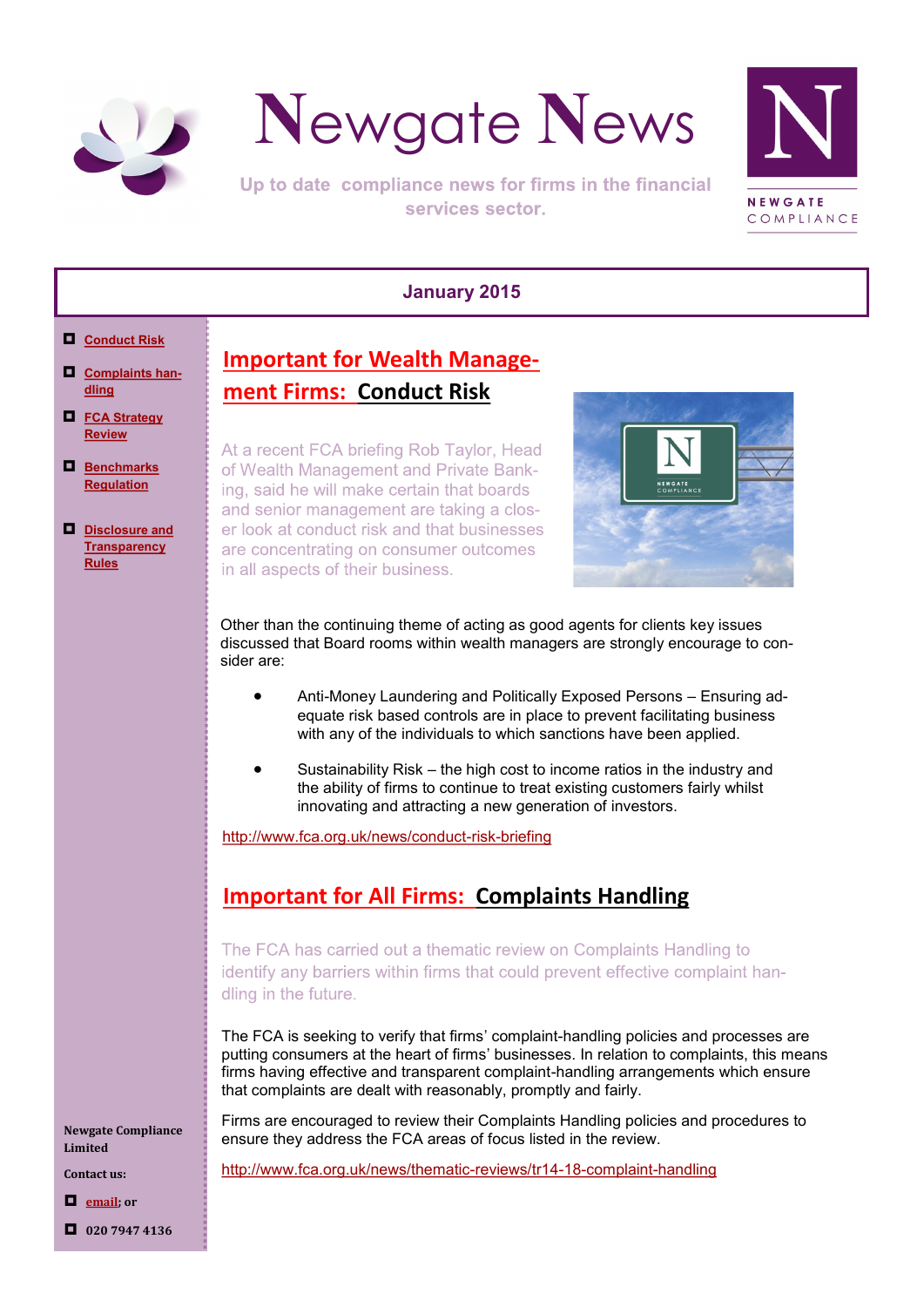### <span id="page-1-0"></span>**Important for All Firms: FCA Strategy Review**

The FCA has set out details of how it intends to meet regulatory challenges ahead following a detailed review of its strategy, priorities and ways of working.

The approach is shaped by a strategy that will provide "sharper focus" on how large and small firms are regulated and on delivering the right outcomes for consumers and markets. It recognises the differences in approach required across the industry given its size and variety, based on emphasising sector and market-wide work and reflecting the FCA's competition duties. It also aligns the data and intelligence gathered from all sources to present a consistent FCA-view of what is happening in the market and what behaviour is expected from firms.

The changes have commence and will be fully in place by April. Firms are encouraged to keep an eye out for correspondence from the FCA in case any material changes are proposed for the way in which they are to be supervised going forward.

[http://www.fca.org.uk/news/fca](http://www.fca.org.uk/news/fca-new-strategic-approach-to-ensure-sharper-focus-to-regulatory-challenges-ahead)-new-strategic-approach-to-ensure-sharper-focus-toregulatory-[challenges](http://www.fca.org.uk/news/fca-new-strategic-approach-to-ensure-sharper-focus-to-regulatory-challenges-ahead)-ahead

# **Important for Firms that use benchmarks: Additional Benchmarks Regulation**

Following the misconduct related to the LIBOR benchmark which has led to the FCA regulating it as a benchmark, the FCA will regulate seven additional major UK-based financial benchmarks in fixed income, commodity and currency markets from 1 April 2015.

The FCA is currently consulting on extending its approach to regulating LIBOR to firms that administer, and where appropriate, contribute data or information to the following benchmarks:

- Sterling Overnight Index Average (SONIA)
- Repurchase Overnight Index Average (RONIA)
- **•** ISDAFIX
- WM/Reuters (WMR) Spot FX Rate
- London Gold Fixing (Soon to be replaced by the LBMA Gold Price)
- LBMA Silver Price
- ICE Brent Index

Key requirements will include identifying potentially manipulative behaviour, controlling conflicts of interest and implementing robust governance and oversight arrangements. The proposals reflect FCA's objective to ensure that markets work well and enhance market integrity.

Affected firms should review the consultation paper to ensure they will comply with FCA requirements.

[http://www.fca.org.uk/news/cp14](http://www.fca.org.uk/news/cp14-32-additional-benchmarks)-32-additional-benchmarks